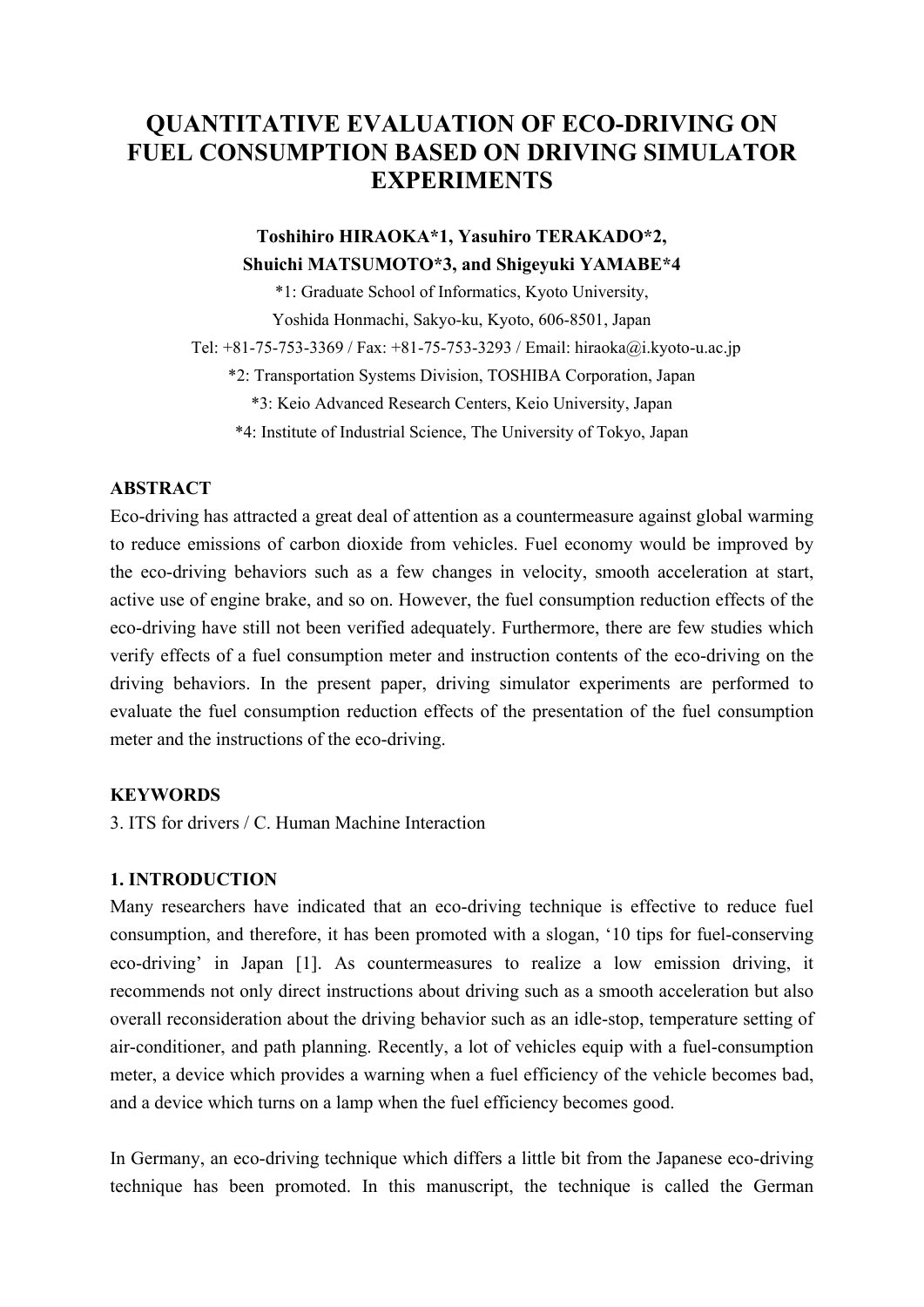eco-driving. The driving technique of which the driver accelerates his/her vehicle somewhat faster to the velocity range of good fuel efficiency (about 60 to 70 [km/h]) is the most different point from the Japanese eco-driving.

In this study, the subjects perform three types of following behavior on the driving simulator environment; 1) a normal driving, 2) a driving when the fuel consumption meter is presented. and 3) a driving after instructions for the Japanese eco-driving or the German eco-driving (subjects are divided into two groups only in this experimental condition). Based on the experimental results, the present paper evaluates the influences of the eco-driving instructions and the presentation of the fuel-consumption meter on the fuel economy.

## **2. ECO-DRIVING**

## **2.1. Japanese eco-driving**

Ten tips for fuel-conserving eco-driving [1] above mentioned recommend 10 types of driving behaviors; *1) accelerate gently, 2) keep your speed constant, 3) slow down by decelerating, 4) limit the use of your air conditioner, 5) do not idle your engine, 6) do not warm up your engine before starting off, 7) know your itinerary, 8) check your tire pressure regularly, 9) reduce your load, 10) respect parking regulations.* Items  $1) - 3$  represent methods to realize low-fuel consumption by changing the driver's running pattern, items  $4$ ) – 6), 8), and 9) show methods to realize low-fuel consumption without changing the running pattern, item 7) is a method to reduce fuel consumption itself by reducing the vehicle mileage, and item 10) is equivalent to a method to realize fuel-efficient traffic flow. The present paper evaluates the three types of driving behaviors with respect to items 1), 2), and 3).

# **2.2. German eco-driving**

German eco-driving is based on the idea that the total fuel-efficiency will be improved when the vehicle is accelerated earlier to the velocity range of good fuel efficiency [2]. The following driving techniques of the German eco-driving are major different points from the Japanese eco-driving; *1) accelerate adequately (but, don't accelerate hardly), 2) use higher gear and keep your engine speed low, 3) release gas pedal and keep coasting in the velocity range of good fuel-efficiency.*

# **2.3. Previous studies about eco-driving**

Matsumoto et al. [3] analyzed the effect of difference between the Japanese eco-driving and the German eco-driving on fuel consumption rate based on actual vehicle experiments. In the study, the estimated fuel consumption rate was calculated based on the distribution of velocity – acceleration in the three driving cases; normal driving, the Japanese eco-driving, and the German eco-driving. In other words, it did not discuss the difference based on the actual fuel consumption rate. Kato et al. [4] conducted the test-riding events of eco-driving to compare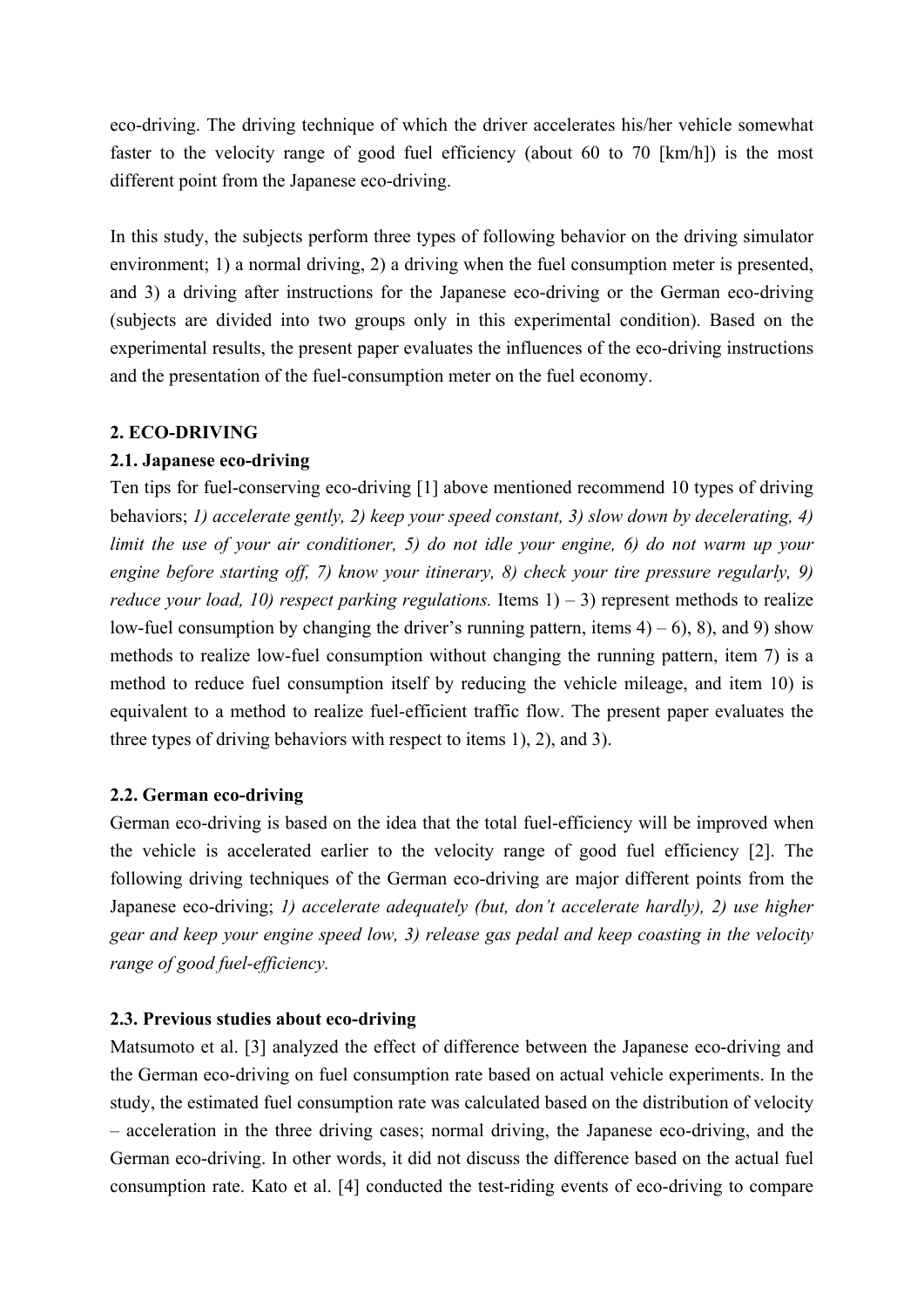the difference between the eco-driving with the consciousness of gentle acceleration (equivalent to the Japanese eco-driving) and the eco-driving with the consciousness of faster acceleration (equivalent to the German eco-driving). The experimental results reported that the fuel consumption rates of the Japanese and the German eco-driving were improved by +11.6 % and +7.1% respectively, compared to the normal driving.

#### **3. MOTIVATION**

## **3.1. Intrinsic motivation and extrinsic motivation**

Driver's motivation is very important to continue the eco-driving behavior. There have been lots of studies about motivation in psychology, and one of the most famous classifications with respect to the motivation is intrinsic motivation and extrinsic motivation [5]. The extrinsic motivation depicts an incentive to do something that arises from factors outside the individual, such as rewards or punishments. It is highly possible that the behavior based only on the external rewards brings frustration and collapse because greater rewards are necessary to keep the behavior. In contrast, the intrinsic motivation is an incentive to do something that arises from factors within the individual, such as a need to feel useful or to seek self-actualization. That is, an intrinsic motivated person does not want any external rewards, because the behavior itself is end. When persons feel that they are capable and cause of their behavior is in them, they would make exertions with lots of motivation in order to seek more capability and a sense of self-determination.

## **3.2. Internalization of extrinsic motivation**

The extrinsic motivation can be classified into four levels depending on the degree of internalization and self-determination [5]. *External regulation* is a typical case of extrinsic motivation. *Introjection* occurs when an individual takes in an external regulation, but does not accept it as one's own. This kind of regulation comes from within the individual, but is relatively externally controlled. *Identification* refers to an individual identifying with the value of a behavior. Hence, the individual feels that the cause of behavior comes from within. *Integration* is the highest level of internalized extrinsic motivation. In addition to identifying with the value of the behavior, it has been fully integrated with other aspects of the self. Therefore, the individual has a full sense that the behavior is part of who he/she is.

#### **3.3. Motivation in Eco-Driving**

As mentioned above, the human behavior would continue in the case where it arises from the intrinsic motivation and he/she can always acquire a sense of competence and self-determination or in the case where it arises from the extrinsic motivation and the value of the behavior is internalized to become integration level based on a sense of self-determination. The present study performs two types of experiments. In the first experiment, the fuel consumption meter is presented to subjects and they do not receive any instructions about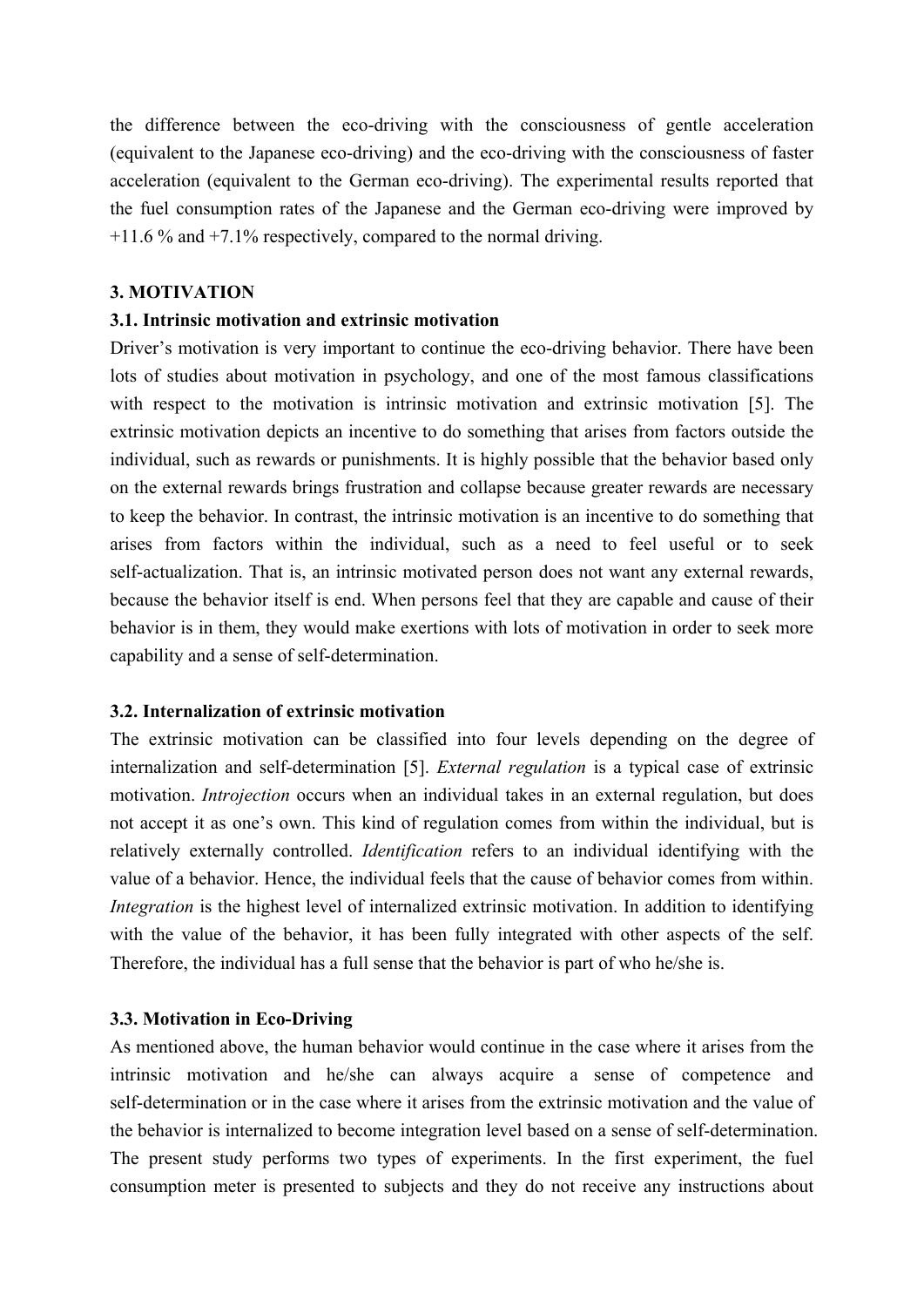eco-driving. And, in the second experiment, the subjects receive instructions about eco-driving. If the driving behavior to improve the fuel consumption rate arises in the former condition, it implies that eco-driving behavior arises from intrinsic motivation.

## **4. OUTLINE OF DRIVING SIMULATOR EXPERIMENTS**

## **4.1. Calculation of fuel consumption**

A driving simulator used in the present paper calculates an instantaneous amount of fuel consumption [kg/s] based on a fuel consumption map (Fig.1), which is defined by an engine speed and a gas pedal input. Instantaneous fuel economy [km/l] is also computed based on the instantaneous amount of fuel consumption, density of gasoline, and the vehicle velocity. Figure 2 illustrates a meter display of the driving simulator, which consists of a speedometer, a fuel consumption meter, and a warning lamp for the headway distance. The fuel consumption meter presents the instantaneous fuel economy and the average fuel economy.



#### **4.2. Experimental condition**

The subjects were 12 males in their twenties (average age: 23.8 years). As shown in Fig.3, the subjects drove a virtual vehicle to follow a preceding vehicle along the experimental course consisting of a two-lane road, the length and width of which are approximately 9 [km] and 7 [m], respectively. The subject's vehicle equips with a 5-speed automatic transmission and the vehicle weight is 1.7 [t]. However, it does not have functions of automatic idle stop and fuel cut, and the subjects cannot change the gear position manually. The preceding vehicle moves according to the velocity pattern of JC-08 mode as shown in Fig. 4. The experimenter gave the subjects instructions to follow the preceding vehicle with an appropriate headway distance. After a practice driving, the subjects drove their vehicle under three driving conditions; 1) a normal driving without the fuel consumption meter (*Normal driving condition*), 2) a driving when the fuel consumption meter is presented (*FC-meter condition*), and 3) a driving without the fuel consumption meter after instructions for Japanese or German eco-driving (*J-Eco drive condition* or *G-Eco drive condition*). Subjects #1 – #6 received the Japanese eco-driving instructions, and Subjects #7 – #12 received the German eco-driving instructions.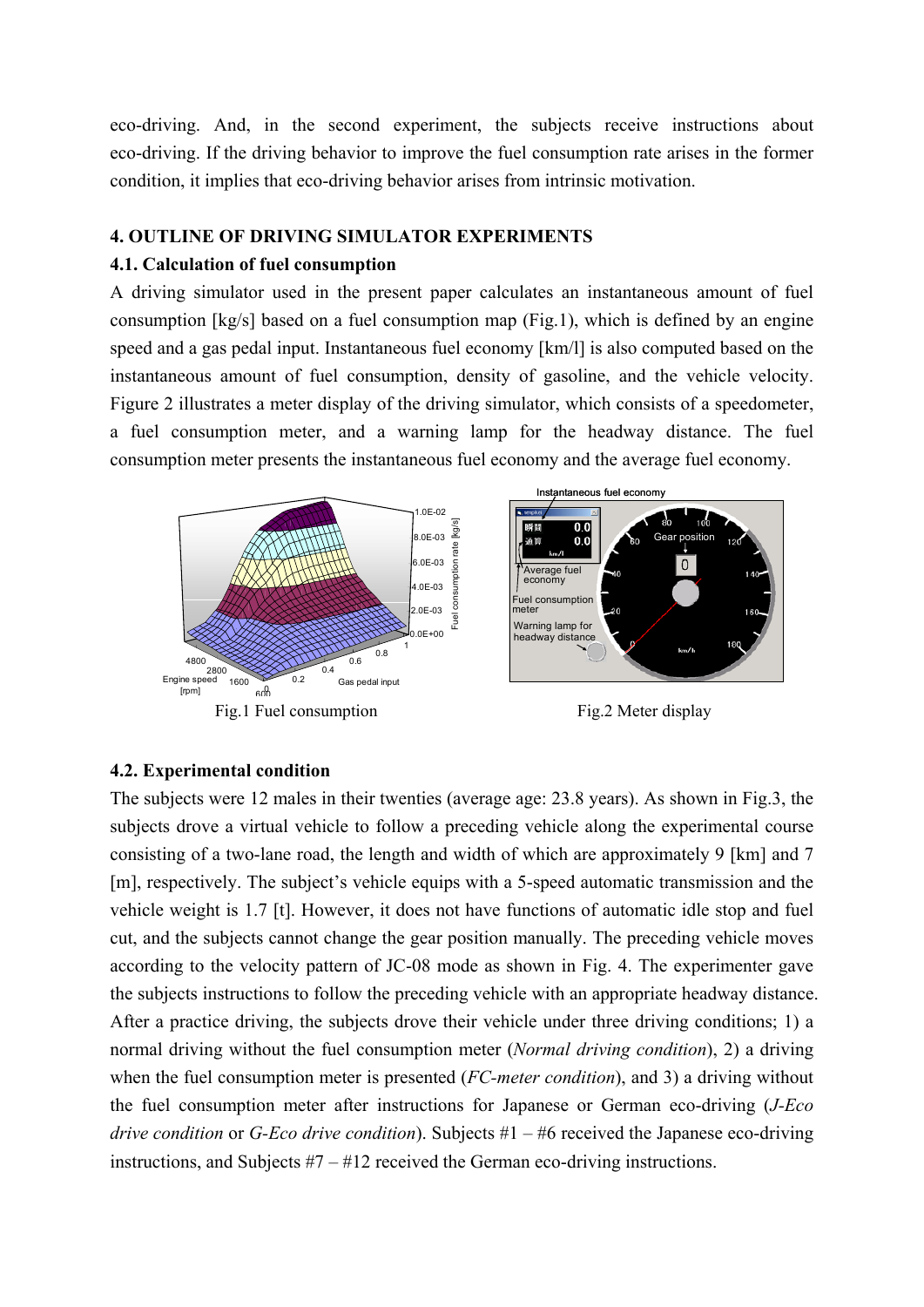



## **5.1. Average fuel economy**

Table 1 shows fuel economies of the three conditions and improvement rates based on the normal driving condition. Figure 5 illustrates average fuel economies where an error bar represents a standard deviation. For all subjects, average fuel economy of FC-meter condition is compared with that of Normal driving condition in the left part of Fig. 5. For Subjects  $#1 -$ #6, that of J-Eco drive condition is compared with that of Normal driving condition in the center part of Fig. 5, and that of G-Eco drive condition for Subjects  $#7 - #12$  is also compared with that of Normal driving condition in the right part of Fig. 5.

| $\frac{1}{2}$ act comonly $\frac{1}{2}$ |                |                   |                   |  |
|-----------------------------------------|----------------|-------------------|-------------------|--|
| Sub.                                    | Normal driving | FC-meter          | Eco-Driving       |  |
| #1                                      | 9.95           | $9.23(-7.2\%)$    | $10.74 (+7.9\%)$  |  |
| #2                                      | 10.07          | $11.69 (+16.1%)$  | $12.05 (+19.7%)$  |  |
| #3                                      | 11.00          | $12.43 (+13.0\%)$ | $12.18 (+10.8\%)$ |  |
| #4                                      | 8.86           | $10.42 (+17.6%)$  | $10.62 (+19.9\%)$ |  |
| #5                                      | 10.23          | $11.22 (+9.6\%)$  | $12.16 (+18.8\%)$ |  |
| #6                                      | 8.86           | $9.33 (+5.4\%)$   | $10.31 (+16.4\%)$ |  |
| #7                                      | 9.20           | $10.01 (+8.8\%)$  | $11.56 (+25.7%)$  |  |
| #8                                      | 8.36           | $9.60 (+14.9\%)$  | $10.00 (+19.7%)$  |  |
| #9                                      | 7.58           | $11.00 (+45.2\%)$ | $10.50 (+38.5\%)$ |  |
| #10                                     | 11.14          | $10.51(-5.7%)$    | $9.81(-11.9\%)$   |  |
| #11                                     | 10.62          | $12.41 (+16.9\%)$ | $11.69 (+10.1\%)$ |  |
| #12                                     | 9.18           | $8.60(-6.3\%)$    | $10.63 (+15.8\%)$ |  |

Table 1 Fuel economy [km/l]



Fig.5 Average fuel economy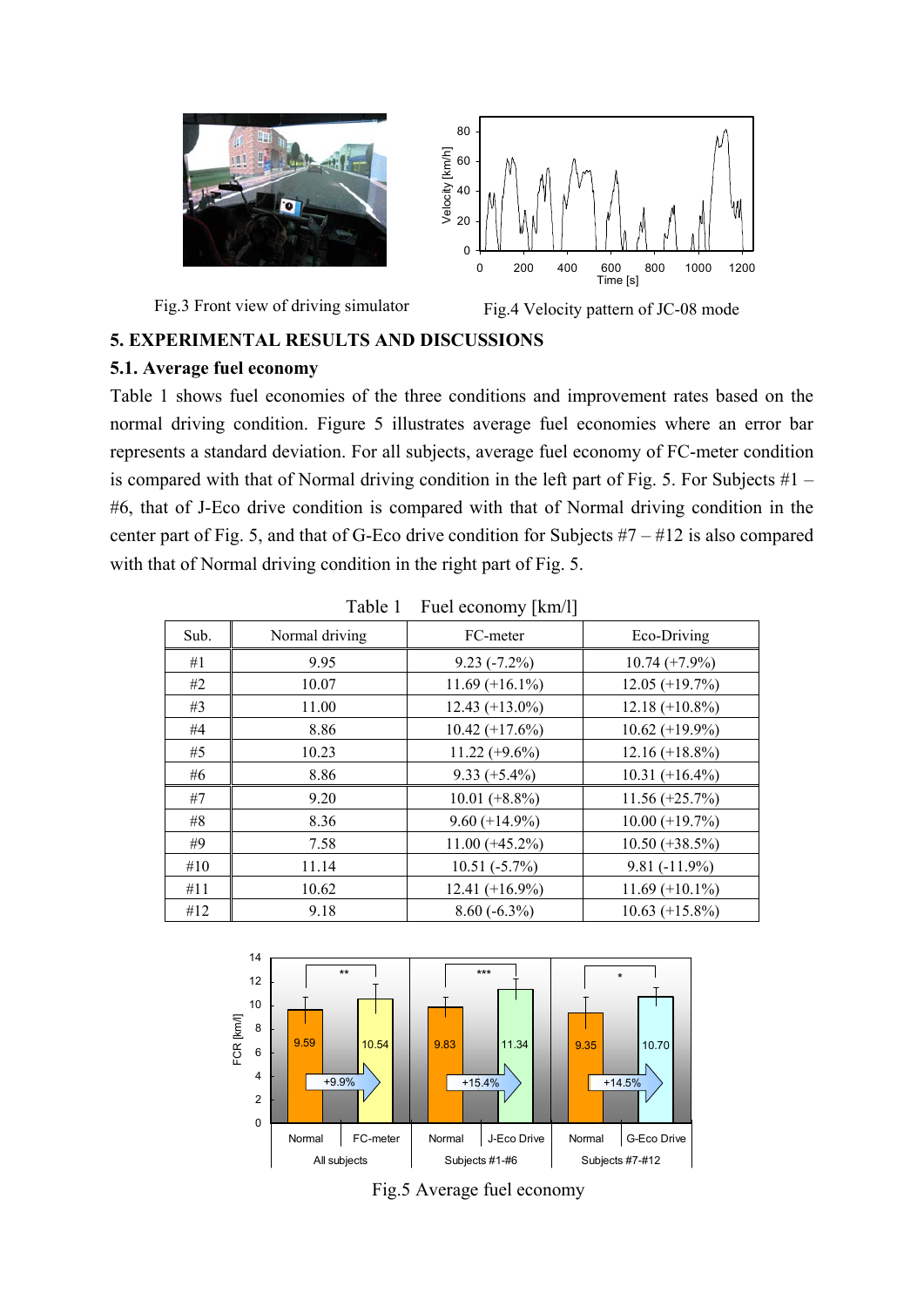#### **5.1.1. Effects of fuel consumption meter**

 First, let us discuss the experimental result of FC-meter condition. The fuel economy was increased by 9.9% ( $p < .05$ ), although the subjects did not receive any instructions to improve the fuel economy before the experiment. The improvement rate is a little bit smaller than that of the eco-driving conditions discussed below. However, fuel economies of subjects except #1, #10, and #12 are comparable to those of the eco-driving conditions.

#### **5.1.2. Effects of eco-driving instructions**

As shown in Fig. 5, the fuel economies were increased by 15.4% in the case of J-Eco drive condition, and 14.5% in the case of G-Eco drive condition. The experimental results denote the obvious effectiveness of the eco-driving instructions quantitatively. However, in the experimental results, there is no significant difference in the improvement rate between the Japanese eco-driving and the German eco-driving.

#### **5.2. Driving Behavior**

### **5.2.1. Driving Behavior of Fuel Consumption Meter Group**

This manuscript defines '*coasting state*' by the state where both the gas pedal input and the brake pedal input are zero and the acceleration of the vehicle is negative. Table 2 shows the ratio of coasting to total travel time of each subject, and Fig. 6 describes the average ratio of coasting. As shown in Fig. 6, the ratio of coasting of FC-meter condition is larger than that of Normal driving condition. The growth rate  $(+55.1\%)$  is much larger than that in the case of J-Eco drive condition (+13.6%). The subjects can confirm that the instantaneous fuel economy figure on the fuel consumption meter increases rapidly when the driver releases the gas pedal. That is, they can learn how to improve the fuel economy by themselves through the real-time feedback of their driving behavior. After the experiment, all subjects answered that they had wanted to improve the fuel economy figure presented on the fuel consumption meter. Consequently, the experimental results imply that only the presentation of the fuel consumption meter will cause an intrinsic motivation to improve the fuel economy.

## **5.2.2. Driving Behavior of Eco-Driving Group**

The major difference of the two eco-driving instructions is acceleration; gentle acceleration in the Japanese eco-driving and slightly faster acceleration in the German eco-driving. Therefore, the following indices about driving behavior were investigated to clarify the difference of the both eco-driving behaviors; 1) ratio of coasting (Fig. 6), 2) a relationship between the velocity and the acceleration (Fig. 7), and 3) a relationship between the velocity and the headway distance (Fig. 8). The analysis revealed that the Japanese eco-driving instructions provoked gentle acceleration and lengthened the headway distance while the German eco-driving instructions had no influence on acceleration and headway distance. It implies that the Japanese eco-driving instructions will cause traffic congestion. As for the ratio of coasting,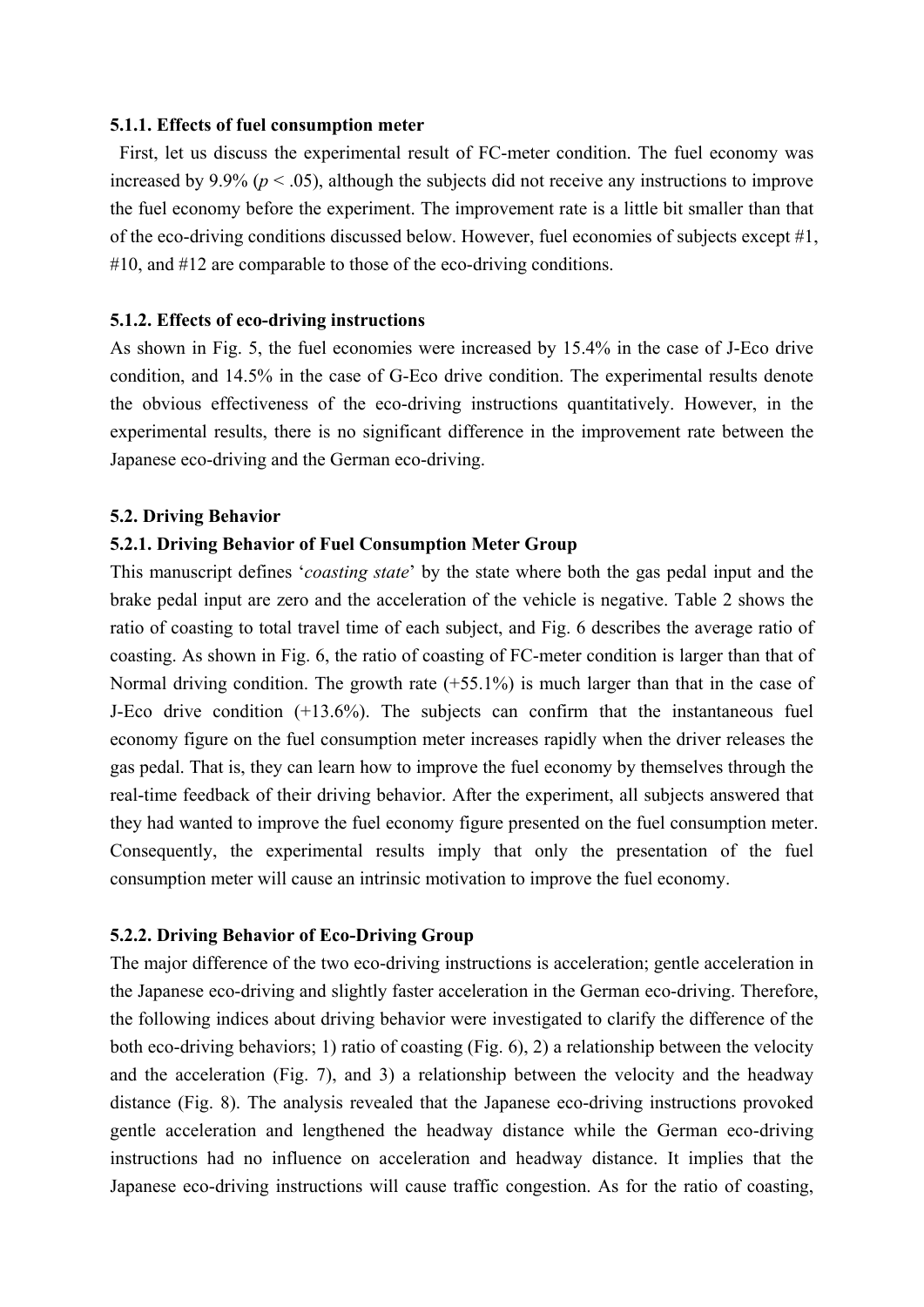| Sub. | Normal driving | FC-meter           | Eco-Driving        |
|------|----------------|--------------------|--------------------|
| #1   | 17.20          | $13.68(-20.5%)$    | $16.37(-4.8\%)$    |
| #2   | 9.85           | $18.74 (+90.3%)$   | $14.22 (+44.4\%)$  |
| #3   | 13.34          | $21.25 (+59.3\%)$  | $9.55(-28.4\%)$    |
| #4   | 9.45           | $15.70 (+66.1\%)$  | $12.55 (+32.8\%)$  |
| #5   | 11.49          | $18.70 (+62.8\%)$  | $16.21 (+41.1\%)$  |
| #6   | 13.52          | $18.90 (+39.8\%)$  | $16.11 (+19.2\%)$  |
| #7   | 9.27           | $21.87 (+135.9\%)$ | $22.62 (+144.0\%)$ |
| #8   | 8.07           | $14.74 (+82.7%)$   | $17.22 (+113.4\%)$ |
| #9   | 6.68           | $18.72 (+180.2\%)$ | $20.95 (+213.6%)$  |
| #10  | 8.50           | $7.12(-16.2\%)$    | $15.06(-77.2\%)$   |
| #11  | 11.80          | $14.33 (+21.4%)$   | $21.52 (+82.4\%)$  |
| #12  | 10.17          | $16.87 (+65.9\%)$  | $22.68 (+123.0\%)$ |

Table 2 Ratio of coasting to total travel time [%]



Fig.8 Distribution graph relating velocity [km/h] to headway distance [m]

that in the case of the German eco-driving was markedly increased. It is the greatest characteristic of the driving behavior in G-Eco drive condition.